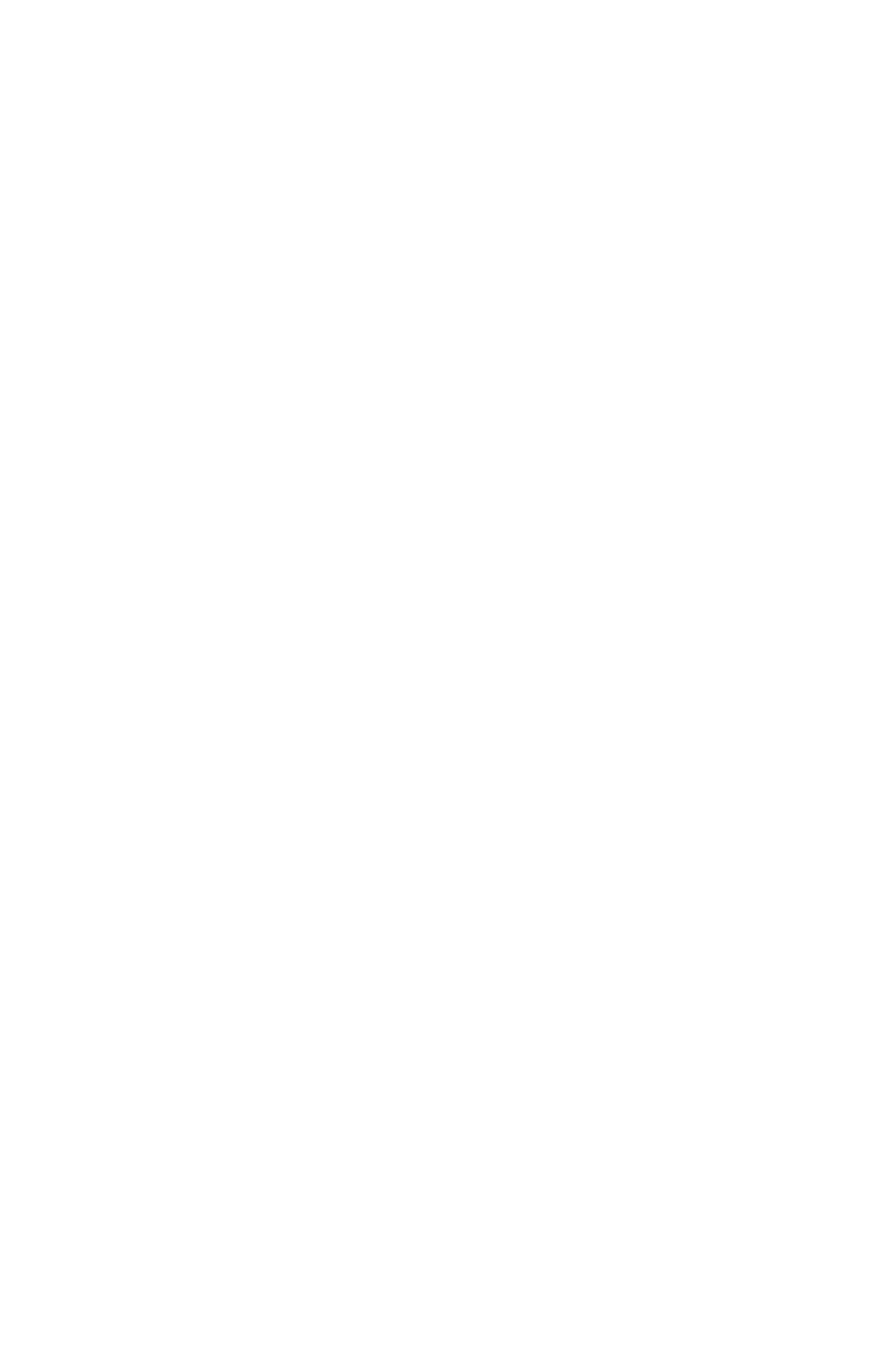# **THE 4000IS** PROFESSIONAL IRONING SYSTEM INSTRUCTION MANUAL ENGLISH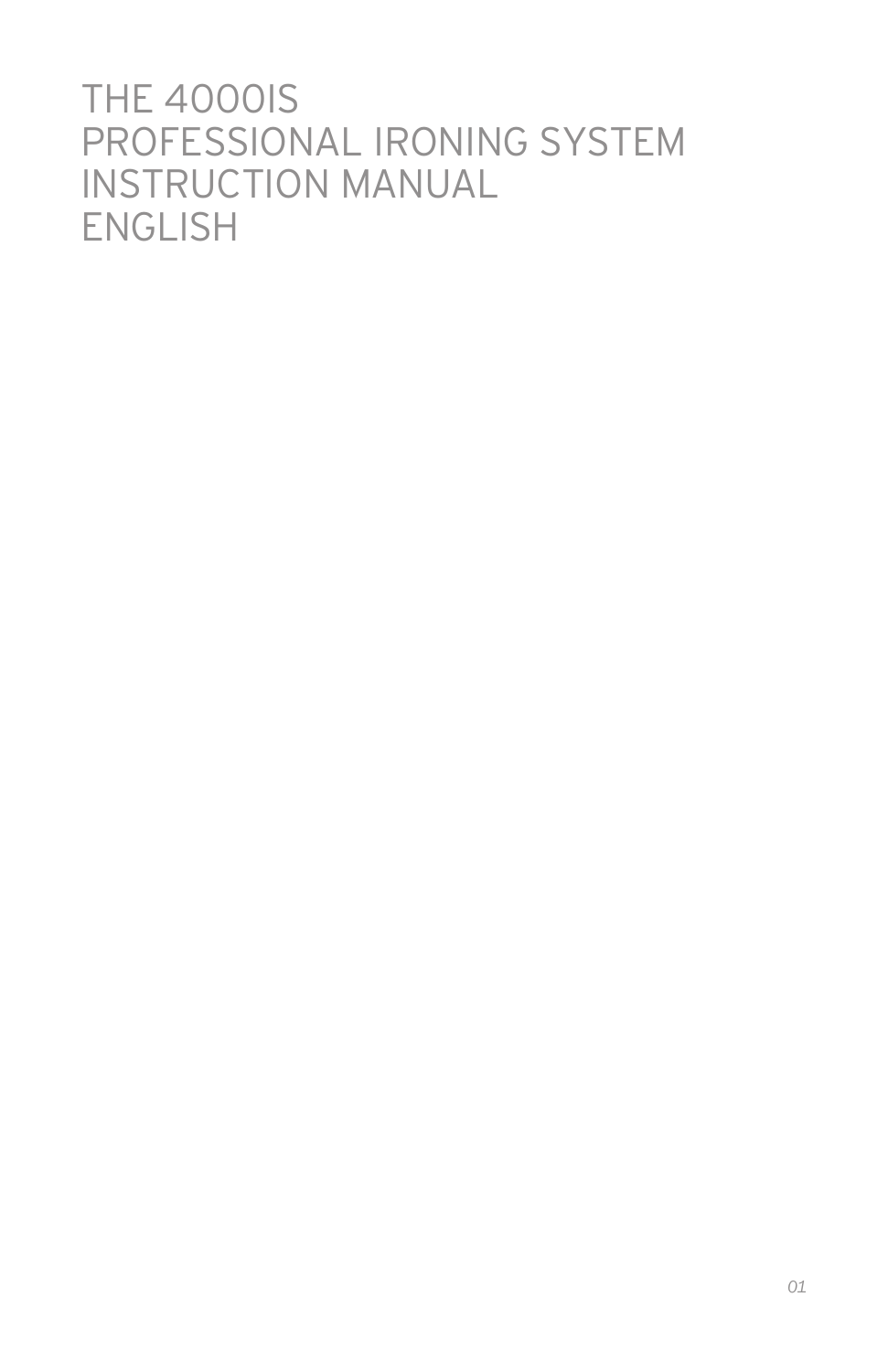## RELIABLE. RIGHT THERE WITH YOU.

At Reliable, we do what we love, and take pride in doing it right. You want what's best for the people, places and things that matter in your life – from where you live to what you wear. So do we. From the start, we approach every product with a craftsman's attention to detail and passion for making it right. Quality, functionality, design and customer service play an equally important part in delivering what's right for you. With its stainless steel construction, and professional iron; the 4000IS will allow you to obtain the benefits of professional pressing in a compact and convenient format.

For your safety and to fully enjoy the advantages of this product, please take a few minutes to read all the important safeguards and care instructions. Keep this manual handy and review the product warranty for your reference.

*THANK YOU FOR YOUR PURCHASE. PLEASE SHARE YOUR RELIABLE PRODUCT EXPERIENCE BY POSTING AN ONLINE REVIEW ON THE WEBSITE FROM WHICH YOU PURCHASED! WE GREATLY APPRECIATE IT!*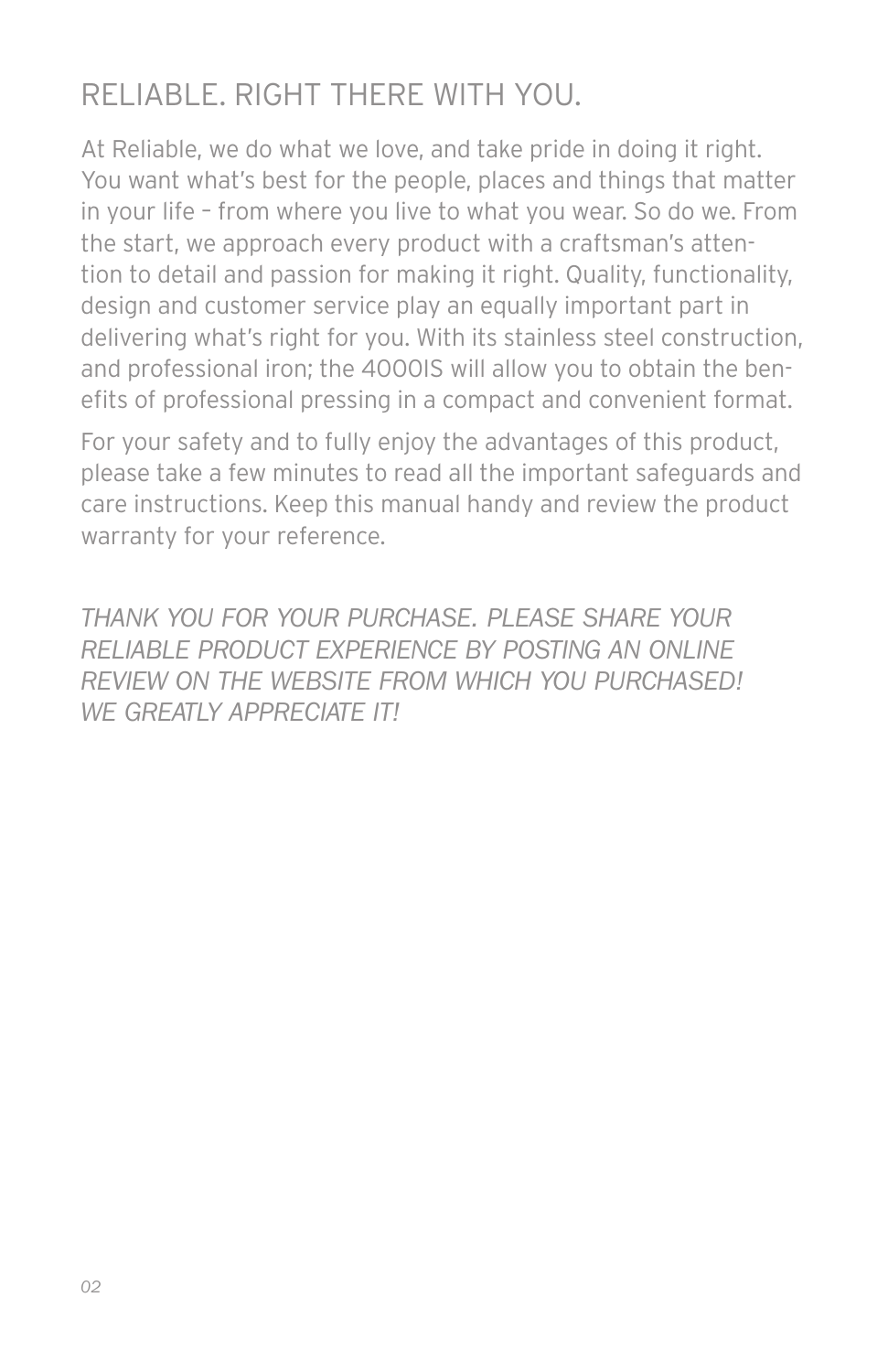# IMPORTANT SAFETY INSTRUCTIONS – SAVE THESE INSTRUCTIONS IN A SAFE PLACE FOR FUTURE REFERENCE

#### READ ALL INSTRUCTIONS BEFORE USE

When using your Reliable™ steam station, basic safety precautions should always be followed. Please read the following instructions carefully as they provide important information concerning how to install, use and care for this product.

- 1. To protect against the risk of electric shock, do not immerse the appliance in water.
- 2. Do not allow the cord to touch hot surfaces.
- 3. Always allow the appliance to cool for at least thirty minutes before storing.
- 4. Always put the appliance in a secure place on a table or counter when using.
- 5. Do not move the appliance without unplugging it first.
- 6. Always disconnect the appliance from the outlet before filling with or removing water. Be careful to avoid spilling water on the appliance when filling.
- 7. Use tap water or 50/50 tap/distilled water in the appliance. Do not use perfumed or products containing alcohol in the appliance.
- 8. Always disconnect the appliance when not in use.
- 9. Do not use the appliance if the cord is damaged. Return the appliance or have the cord repaired by the manufacturer, or their service agent.
- 10. Do not operate the appliance if it has been dropped or damaged. Do not disassemble the appliance. Incorrect reassembly can cause a risk of electric shock. Send it to an authorized service center for repair.
- 11. Do not operate another high wattage appliance on the same circuit.
- 12. This appliance must be grounded. Do not alter the plug or attempt to remove this feature.
- 13. Be careful. Burns can occur from touching hot metal parts or steam.
- 14. This appliance is not intended for use by young children.
- 15. While using the appliance, never unscrew or remove the cap (1) while the boiler is under pressure.
- 16. Before removing the cap, make sure there's no more steam in the steam chamber by shutting the boiler switch (4) to the off position, and pressing the steam iron button (7) to release all of the remaining steam.
- 17. To ensure your safety, the safety cap (1) and all other components must be replaced with original parts only.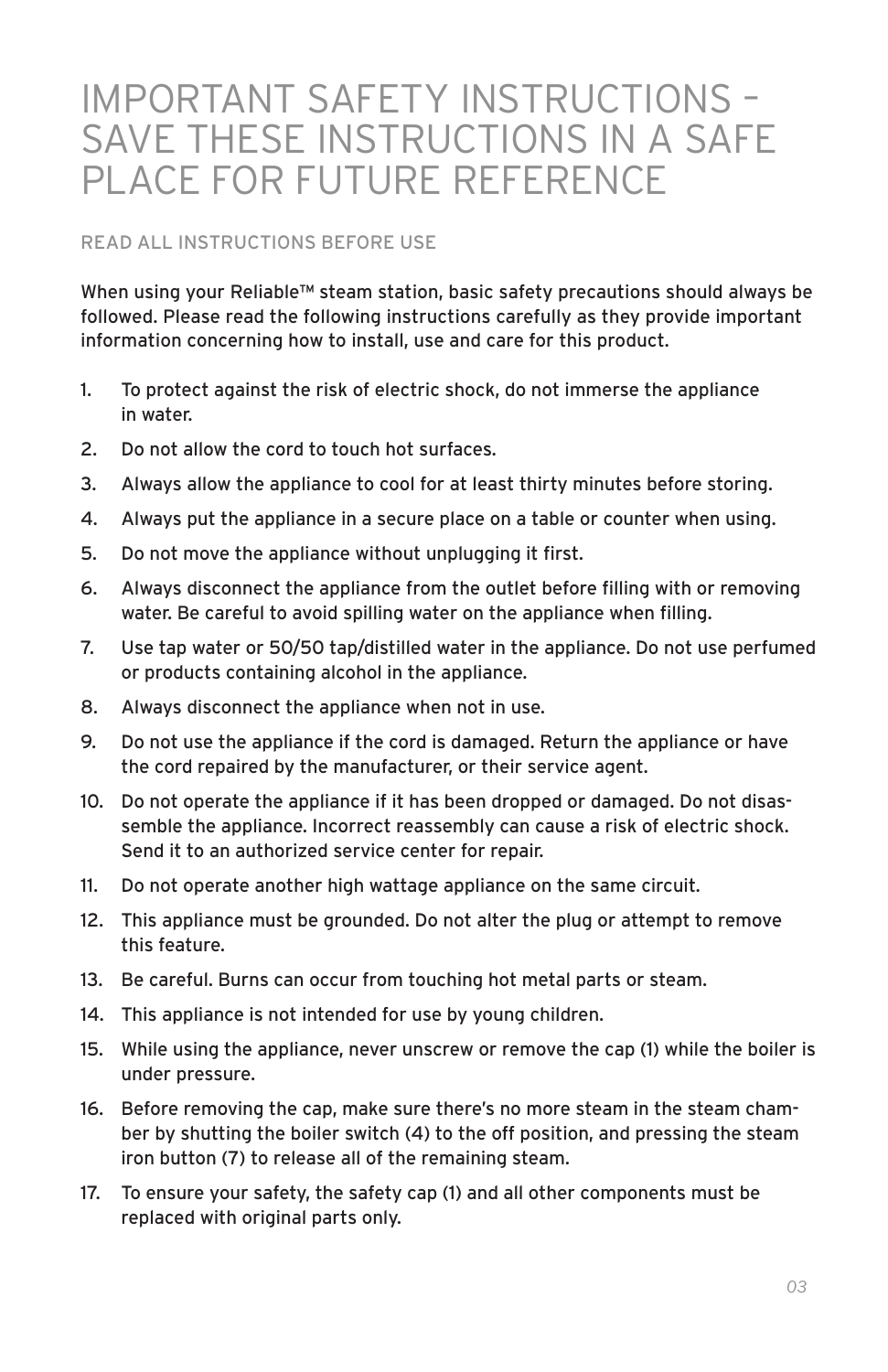# FOR HOUSEHOLD AND LIGHT COMMERCIAL USE ONLY

## FEATURES

- Your new ironing station provides clean, professional results every time
- The professional iron soleplate is made from durable, and fast heating aluminum
- Stainless steel outer shell construction for long life
- Adjustable thermostat allows for accurate temperature settings
- Cork handle iron is comfortable and stays cool
- Low water light indicator
- Auto shut-off thermostat protection
- Regular tap water or 50/50 tap/distilled water
- 50 p.s.i. operating pressure
- 12-gauge heavy-duty wiring
- Up to 4 hours of steam

*IMPORTANT: When you want to dispose of the appliance, NEVER throw it in the garbage. Instead, go to your closest recycling station or waste collection centre for subsequent treatment. In this way, you will be contributing to looking after the environment.* 

## HOW TO ASSEMBLE AND USE

- 1. Remove the ironing station from its packing and make sure all packing has been removed (including the protective bags). Put the station on a flat and solid surface.
- 2. It is recommended to put the iron on the iron pad, (supplied) as the pad will withstand the temperature of the iron
- 3. Insert the two-piece wand (12) into the flange on top of the boiler, tighten with the side screw and attach the spring on the iron hose to the coil end of the wand.
- 4. Unscrew the safety cap (1). Fill the boiler with a maximum of 8 cups (2 litres) of water for the 4000IS. Use the funnel supplied, making sure you do not overfill the tank (you can also use the water stick to determine the water level in the steam tank).
- 5. Insert the plug into the electrical outlet; switch on the boiler (4) and steam button (3). When the two button lights come on, the iron and boiler are working.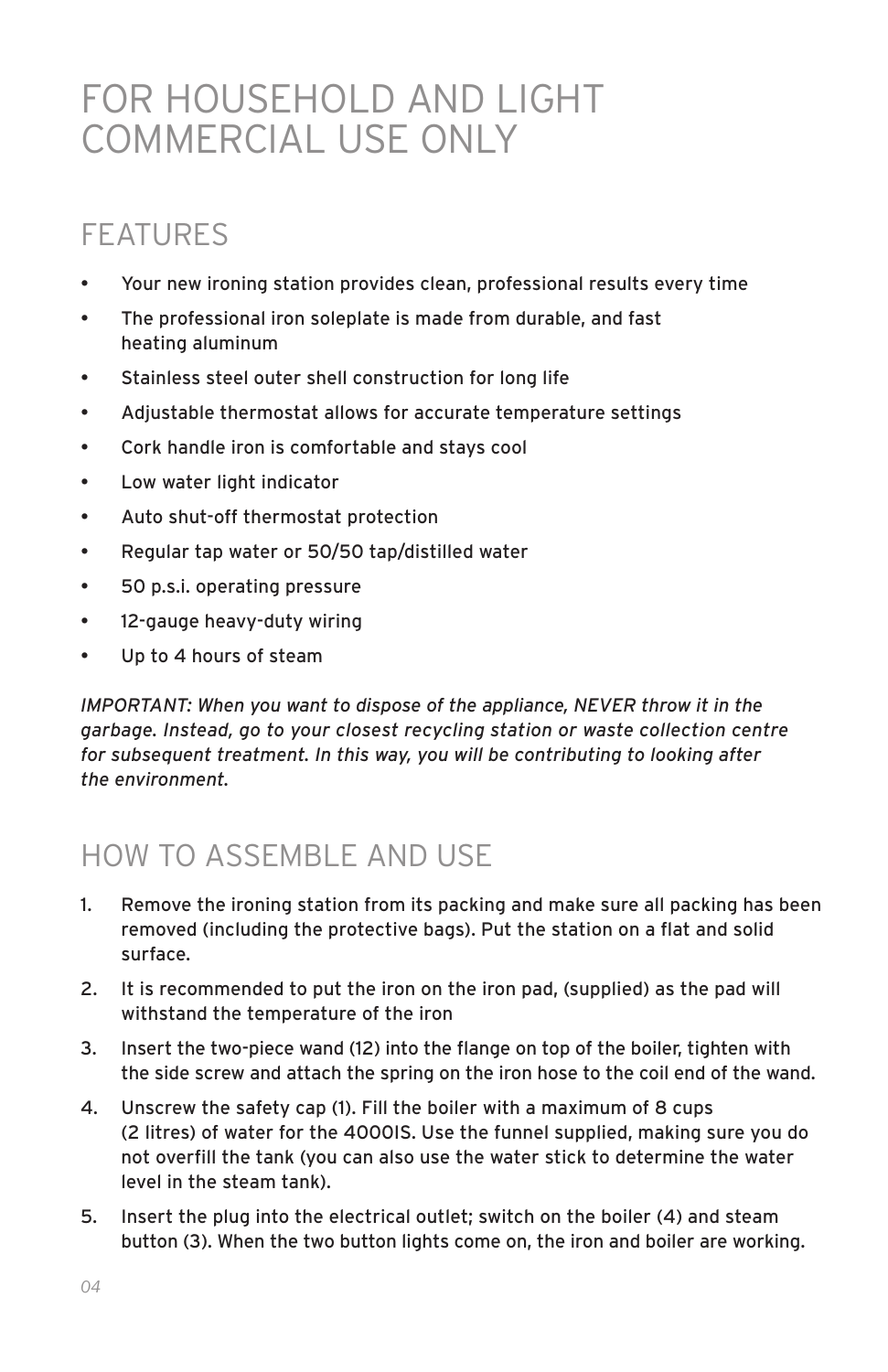- 6. Turn the iron plate's temperature regulating knob (6) to the position "cotton" (indicated on the iron knob).
- 7. Wait for the boiler button's red light (4) to turn off (it takes about 10 minutes). NOTE: While ironing, the boiler button's red light normally turns on and off, indicating the heating element is activated or not.
- 8. NOTE: When you call for steam for the first time (after having turned the boiler on) you might notice a fast decrease in pressure. This is normal for the first time.
- 9. The steam station is ready for use.
- 10. Push the steam button (7) on the iron for steam.

#### **PLEASE NOTE:**

- 11. This steam product is equipped with a low water warning light (5). During operation, if the light comes on, it indicates that the unit requires more water to operate. If this occurs, please follow these steps.
	- Press the steam iron button (7) to ensure there is no more steam in the boiler.
	- Slowly open the pressure cap (1) and refill to the required level with warm water.
	- Replace the cap and tighten then press the thermostat reset button (8), wait for it to build up pressure again.

12. It is possible to adjust the steam quantity with the steam regulation knob (9).

#### IMPORTANT

When you are finished using the boiler for the day, unscrew the fill cap one-turn on the unit to release the steam/air from the tank. This will eliminate the vacuum that may cause damage to the pressure gauge.

The boiler must be cleaned periodically and any sediment/mineral buildup removed from inside the unit; otherwise, it may become clogged. The period between cleanings depends on the frequency of use and the quality/hardness of the water used. If the unit is in daily use with regular municipal tap water, we recommend a cleaning every two weeks to a month.

#### TO CLEAN THE BOILER UNIT

- 1. Unplug the unit from the wall.
- 2. Add a mixture of 1 part white vinegar to 5 parts water and pour inside the boiler tank to capacity. Let the vinegar solution sit overnight.
- 3. Pick up the boiler unit and pour approximately half of the solution out of the boiler tank. Vigorously shake/swirl the remaining solution around the tank to loosen and pick up any softened sediment that may have accumulated inside.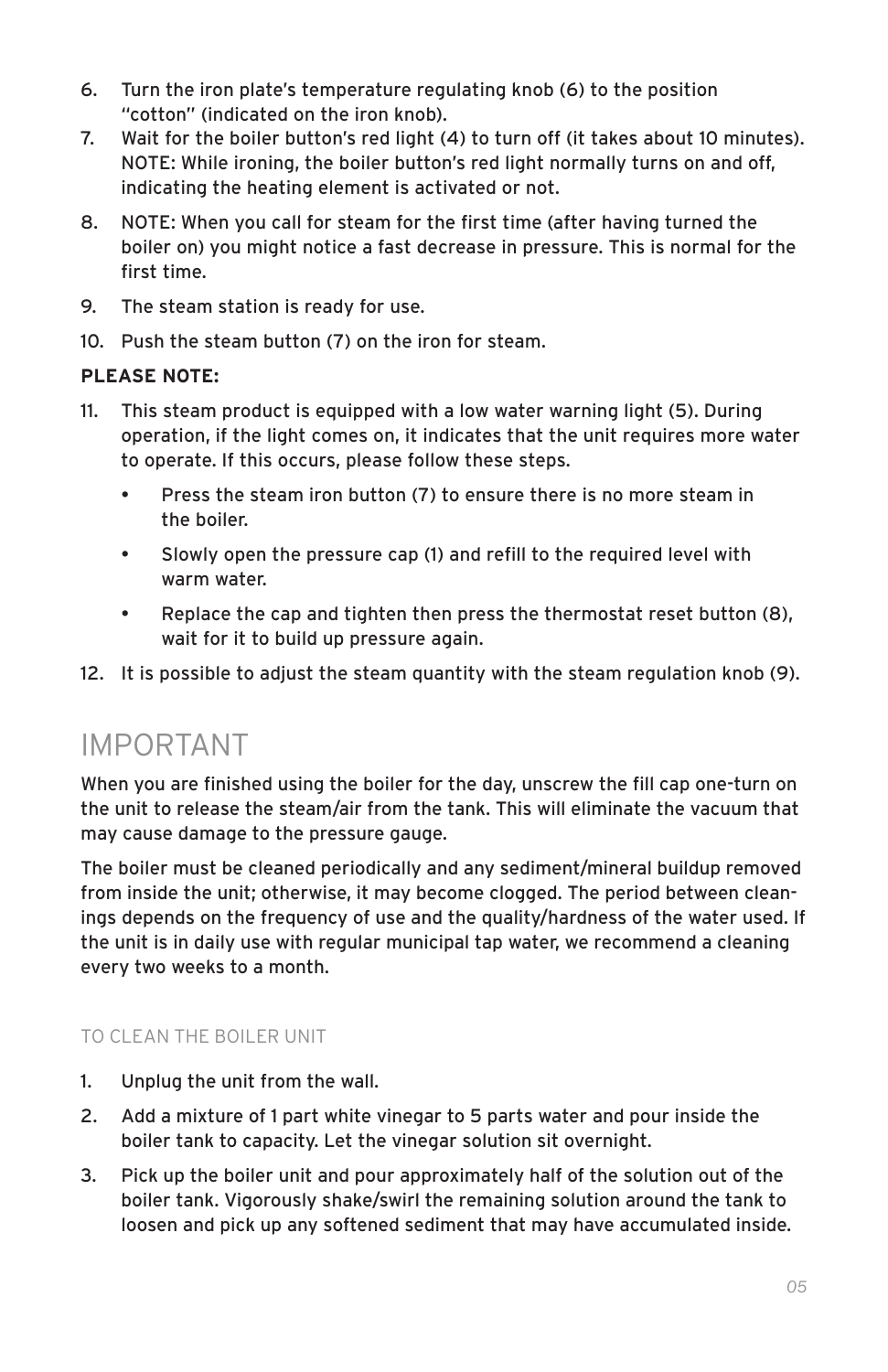Pour the remaining solution out of the tank. You may see bits of sediment and mineral come out at this point.

- 4. Rinse the tank with clean water until there is no smell of vinegar or any sediment bits coming from inside the tank. NOTE: Sediment/mineral pieces can be blown into the solenoid valve or the steam nozzle during operation so it is important that they are not left in the tank after cleaning.
- 5. The unit is now ready for use.

### WATER INSTRUCTIONS

Use tap water or 50/50 tap/distilled water in the appliance. Do not use perfume or products containing alcohol in the appliance.

### DESCRIPTION OF THE IRON STATION

- 1. Safety cap
- 2. Mono hose
- 3. Steam iron switch
- 4. Boiler switch
- 5. Low water light
- 6. Temperature regulating knob
- 7. Steam button
- 8. Thermostat reset button
- 9. Steam regulation knob
- 10. Pressure guage
- 11. Funnel
- 12. Wand to support mono hose
- 13. Water level measuring stick
- 14. Iron rest
- \* Not exactly as shown.



### TECHNICAL DATA

Full aluminium-plated heating element at 800W – 120V Boiler power 4000IS: 1000W Working pressure 4000IS: 50 psi/3.5 bar Tank nominal capacity of model 4000IS: 2.5 litres

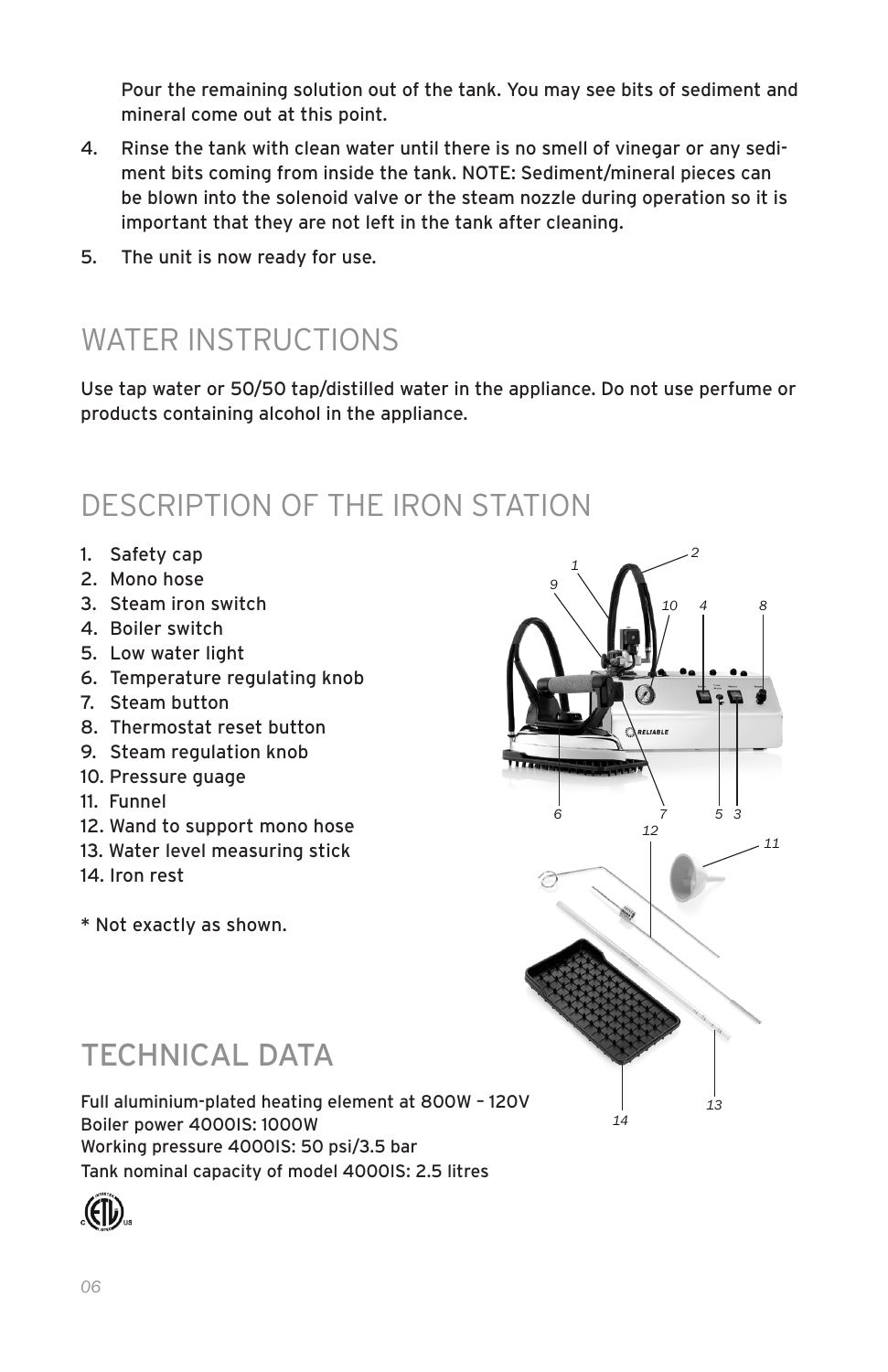# TROUBLESHOOTING

| PROBLEM                                     | POSSIBLE CAUSES                                                                                                                                                                                    | <b>REMEDY</b>                                                                                                                                                                                                                                                                                                                                                |
|---------------------------------------------|----------------------------------------------------------------------------------------------------------------------------------------------------------------------------------------------------|--------------------------------------------------------------------------------------------------------------------------------------------------------------------------------------------------------------------------------------------------------------------------------------------------------------------------------------------------------------|
| The steam from the iron<br>is too wet.      | 1. While filling the tank you<br>may have poured too much<br>water into it.<br>2. The iron soleplate is not<br>getting hot enough.                                                                 | The problem will go on<br>1.<br>until the excess water is<br>emptied. Keep the steam<br>button pressed until the<br>water in the tank is at the<br>correct level.<br>2. Please check that the<br>temperature knob is<br>on the right position, if<br>not, increase the iron<br>temperature.                                                                  |
| Water is coming out from<br>the boiler.     | 1. There might be a leak in the<br>heating element gasket.                                                                                                                                         | 1. Contact technical support<br>as in most cases, the<br>gasket will need to be<br>replaced.                                                                                                                                                                                                                                                                 |
| There is no steam coming out<br>of the iron | 1. The steam knob might<br>be closed.<br>2. The iron switch might be off<br>3. The boiler switch might<br>be off.<br>4. If the low water light is on,<br>the water in the tank is low<br>or empty. | 1. Open the steam knob<br>anticlockwise.<br>2. After the iron switch<br>comes on, wait for 4 min-<br>utes so that the iron plate<br>gets hot.<br>3. After the boiler switch<br>comes on, wait for 10<br>minutes so the boiler<br>produces steam.<br>4. Refill the boiler carefully<br>following the instructions<br>or try pressing the reset<br>button (8). |
| The steam is dirty.                         | 1. When using the iron with a<br>ironing shoe, if not cleaned<br>regularly, calcium will form<br>between the shoe and the<br>iron base.                                                            | 1. Remove and rinse the<br>ironing shoe on a regular<br>(monthly) basis to avoid<br>scale build-up.                                                                                                                                                                                                                                                          |
| Machine shuts off<br>automatically          | 1. Machine is low on water.                                                                                                                                                                        | 1. Press the steam iron<br>button ensure there is no<br>more steam in the boiler.<br>2. Slowly open the pressure<br>cap (1) and refill to<br>the required level with<br>warm water.<br>3. Replace the cap and<br>tighten then press the<br>thermostat reset button<br>wait for it to build up<br>pressure again.                                             |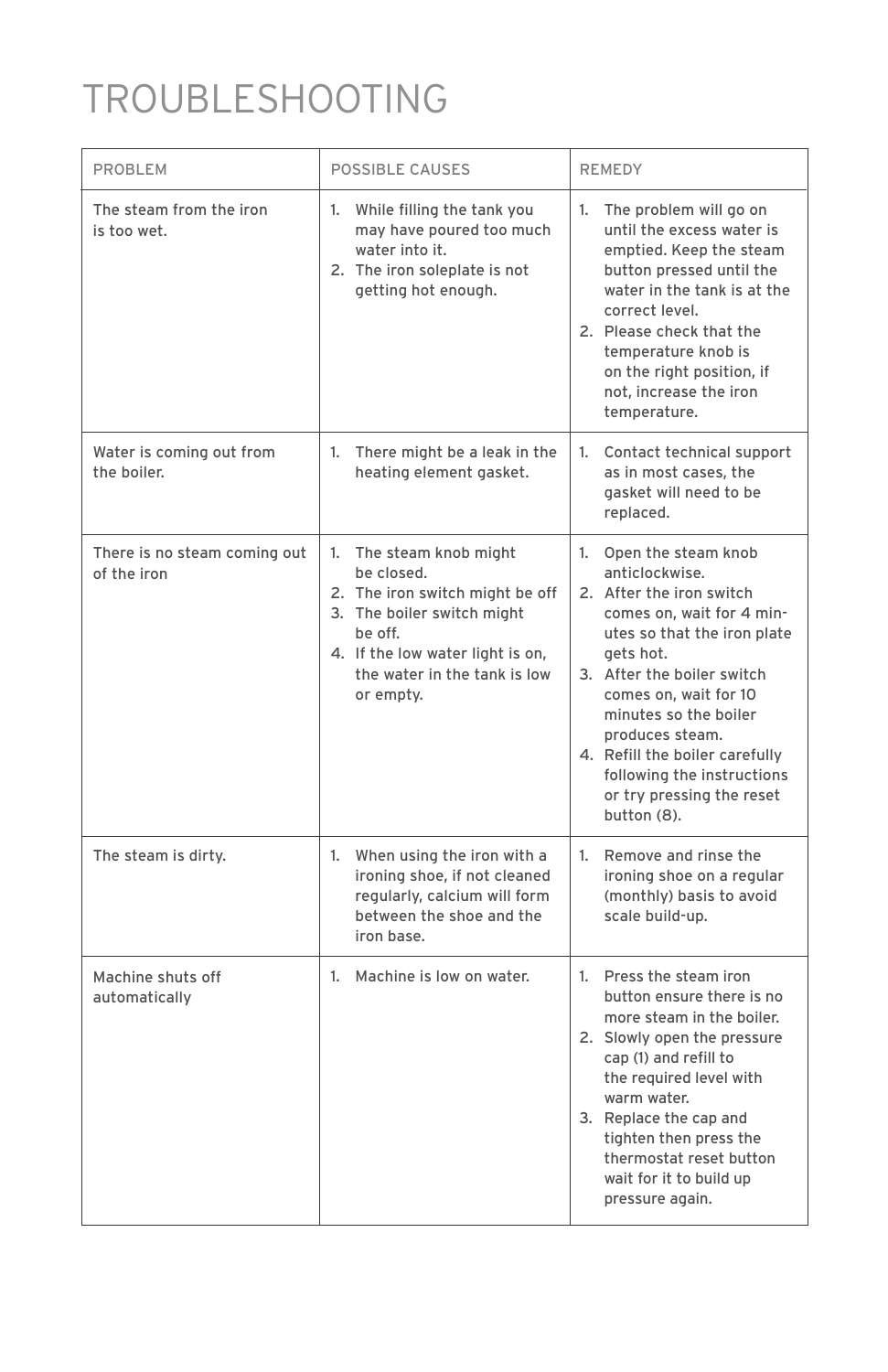### PARTS DRAWING



2100IR

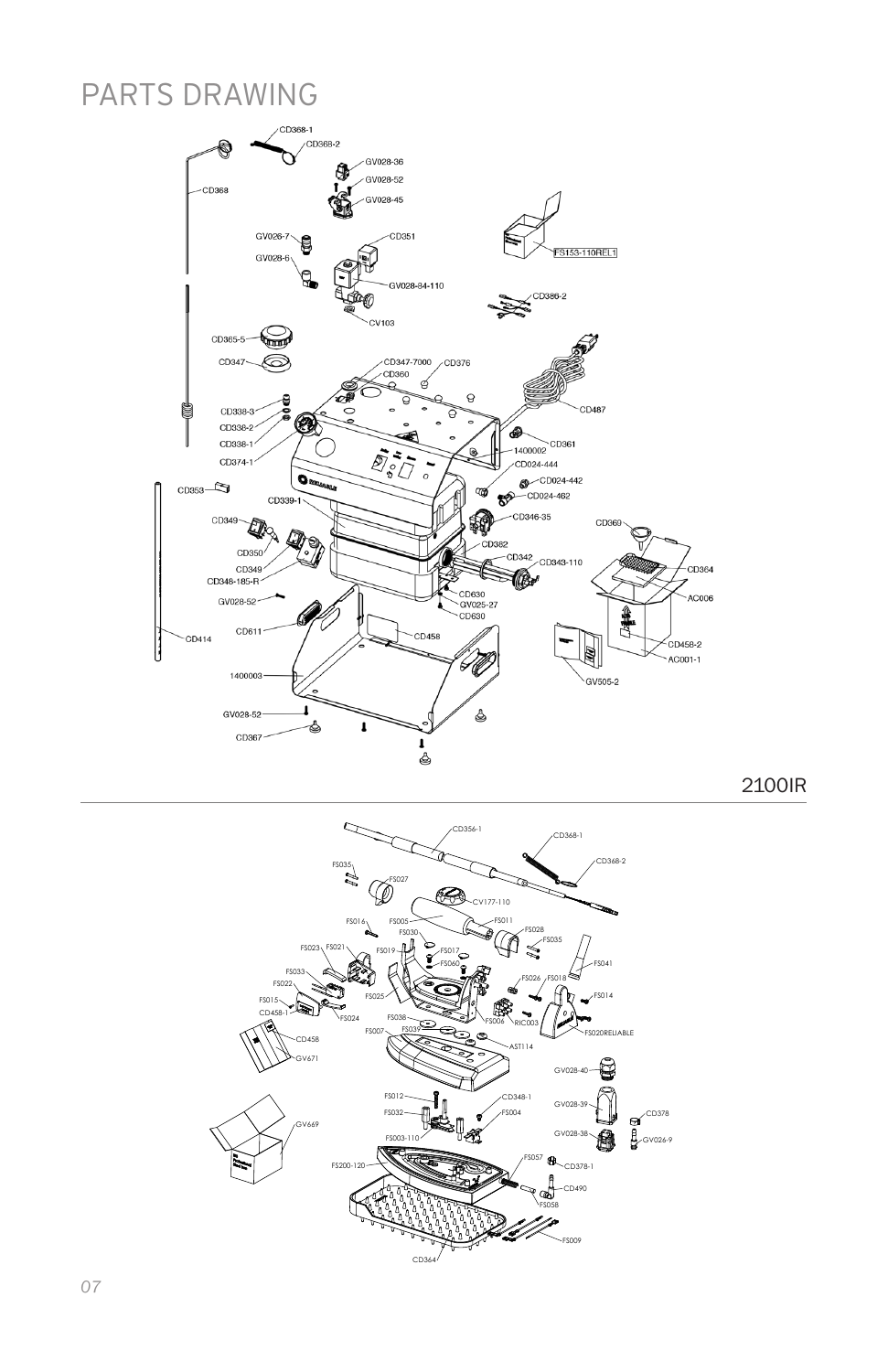RELIABLE CORPORATION LIFETIME PRODUCT WARRANTY POLICY FOR PRESSURIZED STEAM BOILER TANKS



**Reliable Corporation ("Reliable") warrants to the original purchaser of the boiler noted above from Reliable (the "Reliable Boiler Tank") that it will be free from defects in materials and workmanship when utilized for normal use by the original purchaser only. Should the Reliable Boiler Tank need replacement, Reliable will do so at no parts and labor cost to the original purchaser, exclusive of shipping.** 

Subject to the conditions and limitations set forth below, Reliable will either repair or replace any part of a Reliable Boiler Tank that proves defective by reason of improper workmanship or materials. If the defective Reliable Boiler Tank is no longer available and cannot be repaired effectively or replaced with an identical model, Reliable shall replace the defective Reliable Boiler Tank with a current Reliable Boiler Tank of equal or greater value. Repaired parts or replacement products will be provided by Reliable on an exchange basis, and will be either new or refurbished to be functionally equivalent to new. If Reliable is unable to repair or replace a Reliable Boiler Tank, it will refund the current value of that Reliable Boiler Tank at the time the warranty claim is made.

This limited warranty does not cover any damage to a Reliable Boiler Tank that results from improper installation, accident, abuse, misuse, unreasonable use, natural disaster, insufficient or excessive electrical supply, abnormal mechanical or environmental conditions or any unauthorized disassembly, repair or modification. This limited warranty does not extend to any indirect, consequential or incidental damages that may be suffered by a user from the use of a Reliable Boiler Tank, including without limitation, any liability for third party claims for damage, and is limited to the amount paid by the original purchaser for the Reliable Boiler Tank with respect to which this limited warranty protection applies. This limited warranty does not apply with respect to products that have been altered or which are missing serial numbers or for products not purchased directly from Reliable or a dealer authorized by Reliable to sell the Reliable Boiler Tank.

This limited warranty is the only warranty that applies to the Reliable Boiler Tank, supersedes any and all terms that may be contained in any other document or purchase order and may not be altered or amended except expressly in writing by Reliable.

To obtain a repair or replacement under the terms of this warranty, please contact our customer service group at 1 800 268 1649 or at support@reliablecorporation.com. You will be required to submit an original receipt via fax or e-mail. The receipt must reflect that you are the original purchaser, the product was bought directly from Reliable or from an authorized Reliable dealer and that the warranty claim is being made in compliance with the terms set out in this document or any subsequent document issued by Reliable in connection with this policy. You will be issued a return authorization number (RA#) and asked to ship the defective product together with proof of purchase and RA#, prepaid insured to the following address: Reliable Corporation, 5–100 Wingold Ave, Toronto, ON M6B 4K7.

Freight collect shipments will be refused. The risk of loss or damage in transit will be borne by the customer. Once Reliable receives the defective product, it will initiate the repair or replacement process.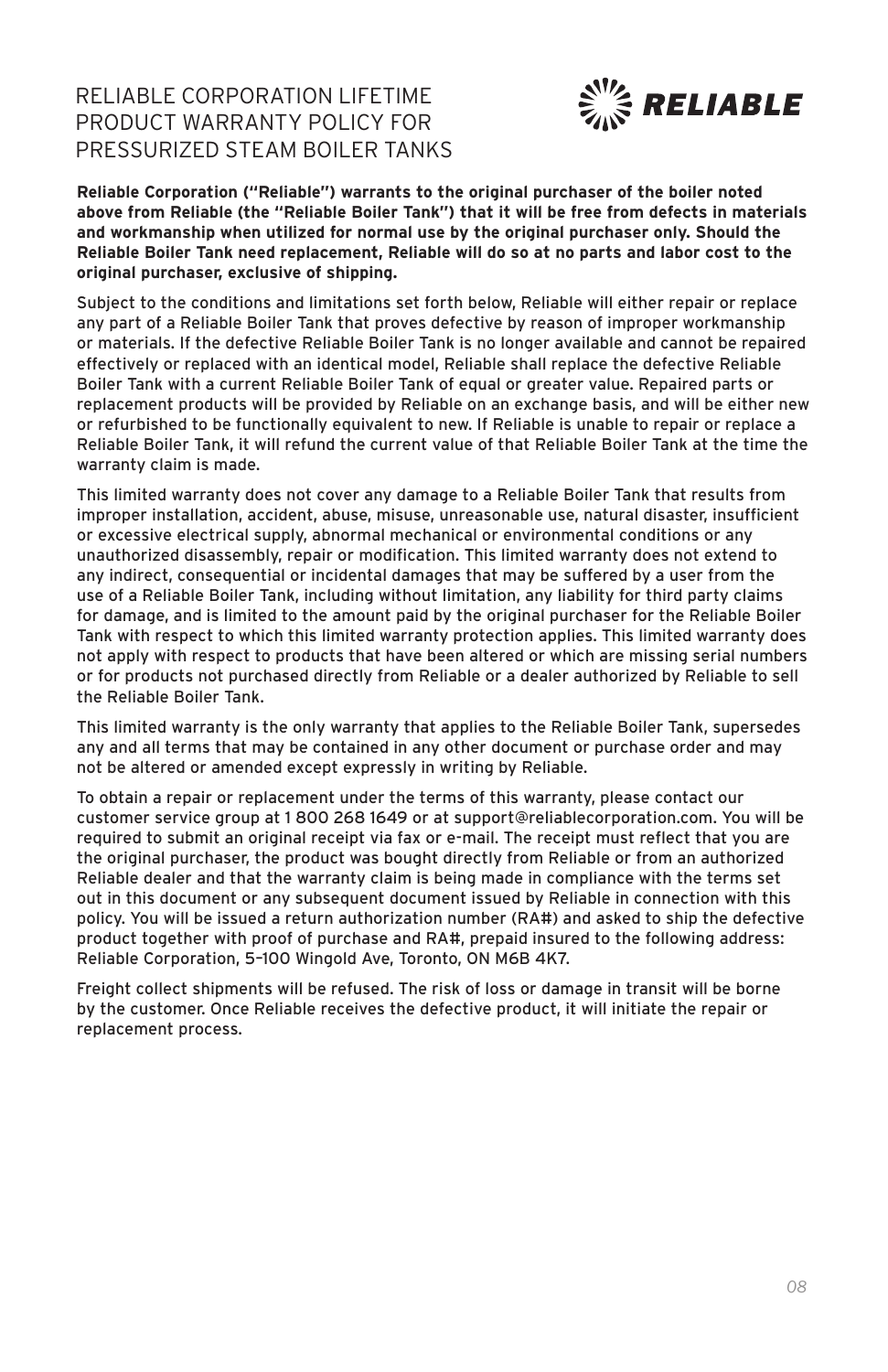

Reliable Corporation ("Reliable") warrants to original purchaser of its products that every product sold by Reliable (a "Reliable Product") is free from defects in material and workmanship for a period of one year from the date of purchase if properly used and maintained. Subject to the conditions and limitations set forth below, Reliable will either repair or replace any part of a Reliable Product that proves defective by reason of improper workmanship or materials. If the defective Reliable Product is no longer available and cannot be repaired effectively or replaced with an identical model, Reliable shall replace the defective Reliable Product with a current Reliable Product of equal or greater value. Repaired parts or replacement products will be provided by Reliable on an exchange basis, and will be either new or refurbished to be functionally equivalent to new. If Reliable is unable to repair or replace a Reliable Product, it will refund the current value of that Reliable Product at the time the warranty claim is made.

This limited warranty does not cover any damage to a Reliable Product that results from improper installation, accident, abuse, misuse, natural disaster, insufficient or excessive electrical supply, abnormal mechanical or environmental conditions, wear and tear resulting from normal use of the product, or any unauthorized disassembly, repair, or modification. This limited warranty does not extend to any indirect, consequential or incidental damages that may be suffered by a user or from the use of a Reliable Product, including without limitation, any liability for third party claims for damage, and is limited to the amount paid by the original purchaser Reliable Product with respect to which this limited warranty protection applies. This limited warranty does not apply with respect to products that have been altered or which are missing serial numbers or for products not purchased directly from Reliable or a dealer authorized by us to sell Reliable Products.

This limited warranty is the only warranty that applies to any Reliable Product, supersedes any and all terms that may be contained in any other document or purchase order and may not be altered or amended except expressly in writing by Reliable.

To obtain a repair or replacement under the terms of this warranty, please contact our customer service group at 1-800-268-1649 or at support@reliablecorporation.com. You will be required to submit an original receipt via fax or e-mail. The receipt must reflect that you are the original purchaser, the product was bought directly from us or from an authorized Reliable dealer and that the warranty claim is being made within the warranty period. You will be issued a return authorization number (RA#) and asked to ship the defective product together with proof of purchase and RA#, prepaid insured to the following address:

Reliable Corporation, 5-100 Wingold Avenue, Toronto, ON M6B 4K7. Freight collect shipments will be refused. The risk of loss or damage in transit will be borne by the customer. Once Reliable receives the defective product, it will initiate the repair or replacement process.

If you have any questions regarding this warranty, you may write to:

Reliable Corporation 100 Wingold Avenue, Unit 5 Toronto, Ontario Canada M6B 4K7 www.reliablecorporation.com